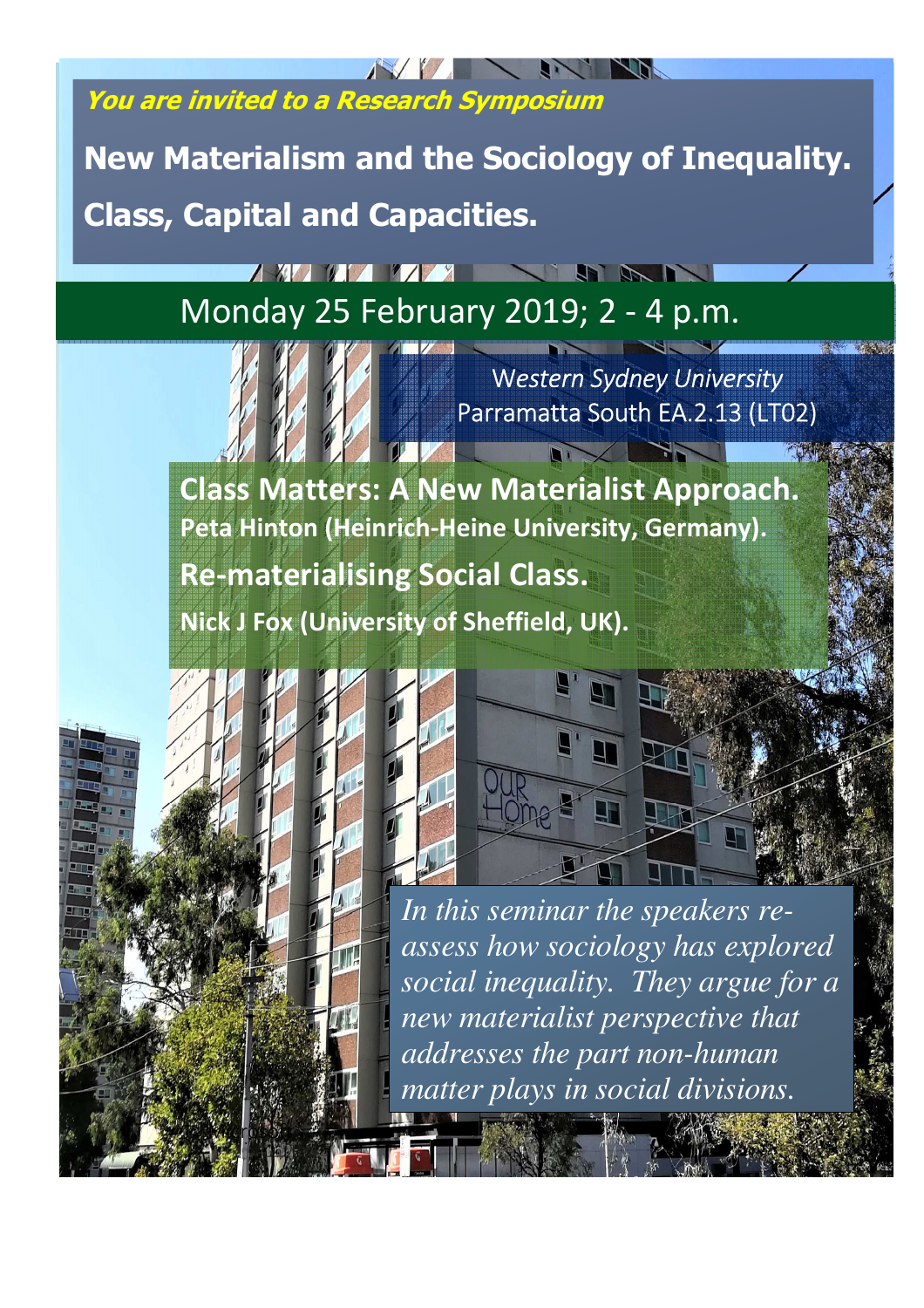# **Abstracts**

## **Class Matters: A New Materialist Approach**

### **Peta Hinton**

The material turn that has been gathering steam in the social and cultural sciences in recent years is distinguished by its signature approach to materiality as emergent, indeterminate, self-organising or *sui generis*: a dynamic participant in social meanings and processes that extends political analysis to more-than-human agencies. The challenges to a traditional humanism that these approaches offer, as well as the way they are positioned to engage with eco-social concerns of the  $21<sup>st</sup>$  century, shows the promise of their interventions. However, it is precisely this reconfigured materiality that critics find inadequate to the task of providing real agendas for social change, on the grounds that they sidestep questions of specificity or remain unable to take account of material constraints and conditions, making it difficult to identify the systematic reproduction of inequalities. In many ways, the new materialisms are considered to be askance with the concerns of historical materialist or critical realist analyses because they elide questions of structure, which leaves out a robust analysis of capital and class. Against the grain of these critiques I will argue for a new materialist understanding of stratification and inequality that draws on a notion of performativity as a materialising of political economies of class and gender. This approach, drawn from the work of Karen Barad, goes beyond performativity theories focusing on the human-social realm, without forfeiting this dimension of critical analysis. In Leela Fernandes' study of gendered and class relations on a shop floor of a Calcutta jute mill, Barad finds an example of the material-discursive apparatuses in which bodies, machinery, and capital are all produced in and through relations of power. Following from Diana Coole, this suggests that new materialism can offer a renewed critical theory that closes the gap of class and gender considered to be ideological forces separate from material economic practices, and accounts for the local production – the  $how -$  of political asymmetries that at the same time contributes towards a macro analysis of social class.

> **Peta Hinton** currently lectures in the media and cultural studies program at Heinrich-Heine-University in Düsseldorf and is a recent fellowship recipient and Affiliated Fellow with the ICI Berlin Institute for Cultural Inquiry. Her research focuses upon feminist political theory and the new materialisms as they work to challenge 'normative' iterations of 'politics', 'ethics', and 'time' that underscore how we understand difference, and craft interventions for social justice and change through examples and materials that accede to less familiar legislations of presence, consumption, production, relation, and life.